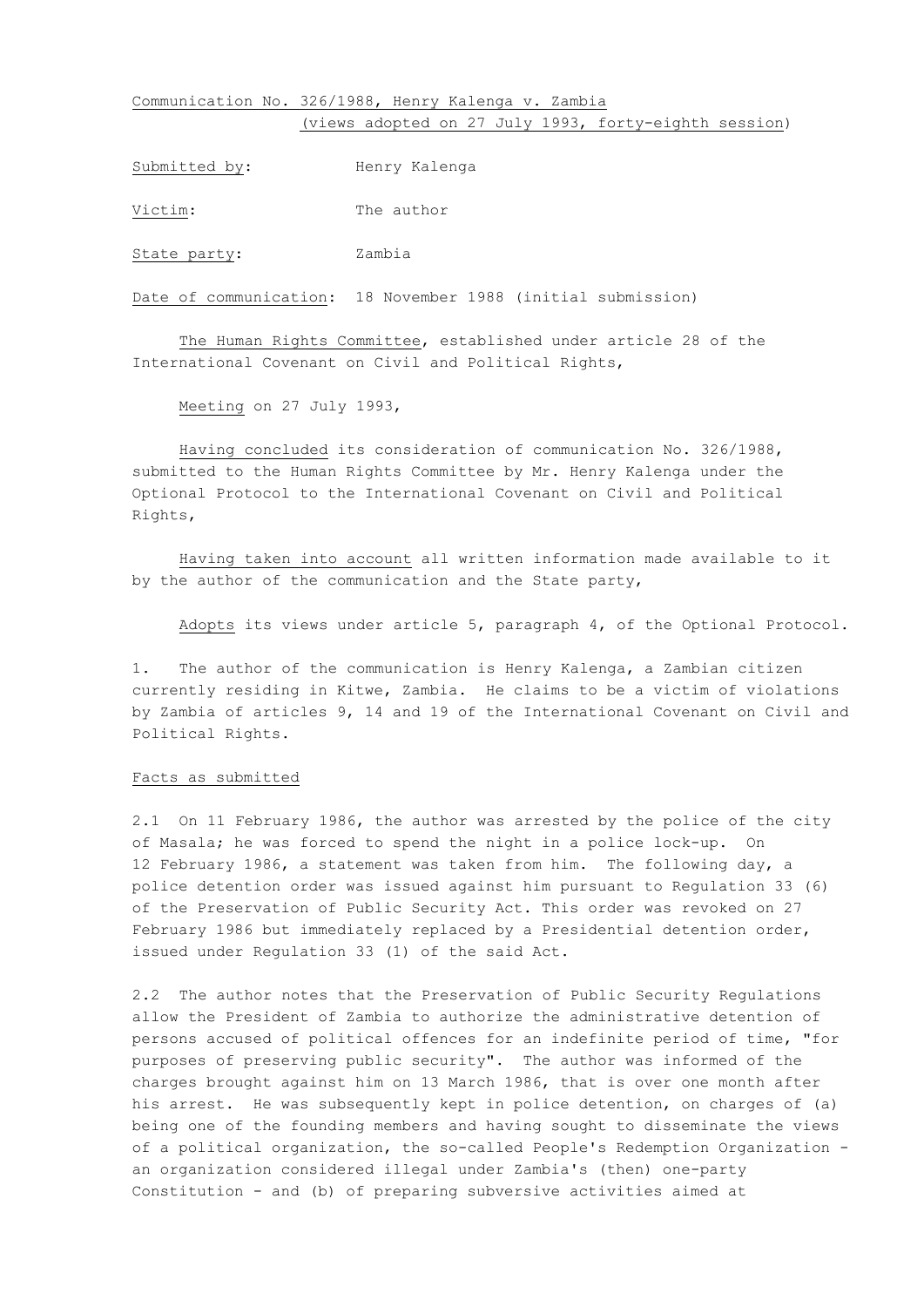overthrowing the regime of (then) President Kenneth Kaunda. The author was released on 3 November 1989, following a Presidential order.

2.3 After his release, the author was placed under surveillance by the Zambian authorities. The latter allegedly denied him his passport, thereby depriving him of his freedom of movement. Moreover, he claims that as a former political prisoner, he was subjected to harassment and intimidation by the authorities, which also reportedly denied him access to governmental and private financial institutions.

#### Complaint

3.1 Mr. Kalenga contends that at the time of his arrest, he was not engaged in any political activities aimed at undermining the government. Instead, he had been promoting campaigns protesting the government's national education, military and economic policies. He adds that the subversive activities he was accused of amounted to no more than burning the card affiliating him with President Kaunda's party, UNIP. He claims that, as a prisoner of conscience, he was subjected to unlawful detention, because he was formally informed about the reasons for his detention more than a month following his arrest, contrary to the Regulations mentioned in paragraph 2.1 above and article 27, paragraph 1 (a), of the Zambian Constitution. The latter provision stipulates that the grounds of detention must be supplied within fourteen days following the arrest. In this connection, the author asserts that the charges against him had no basis in fact at the time of his arrest and that they were "fabricated" by the police in order to justify his detention.

3.2 The author further affirms that throughout his detention, he was not brought before a judge or judicial officer to establish his guilt. This allegedly was attributable to the fact that under Zambian legislation regulating public security issues, individuals may be detained indefinitely without being formally charged or tried.

3.3 The author contends that he was subjected to inhuman and degrading treatment during his detention. He claims that he was frequently deprived of food, of access to recreational activities as well as medical assistance, despite the continuing deterioration of his state of health. Moreover, he claims to have been subjected to various forms of "psychological torture". This treatment is said to be prohibited under articles 17 and 25 (2) and (3) of the Zambian Constitution.

3.4 With respect to the requirement of exhaustion of domestic remedies, the author states that he instituted proceedings against the State during his detention. Initially, he filed an application for writ of habeas corpus with the High Court of Zambia. On 23 June 1986, the High Court dismissed his application, on the ground that the author's detention was not in violation of domestic laws. The author then filed another request for writ of habeas corpus with the High Court of Justice, in which he (a) challenged the legality of his detention, (b) complained about the inhuman and degrading treatment suffered during detention, and (c) requested compensation and damages. On 14 April 1989, the application was dismissed by the Court, which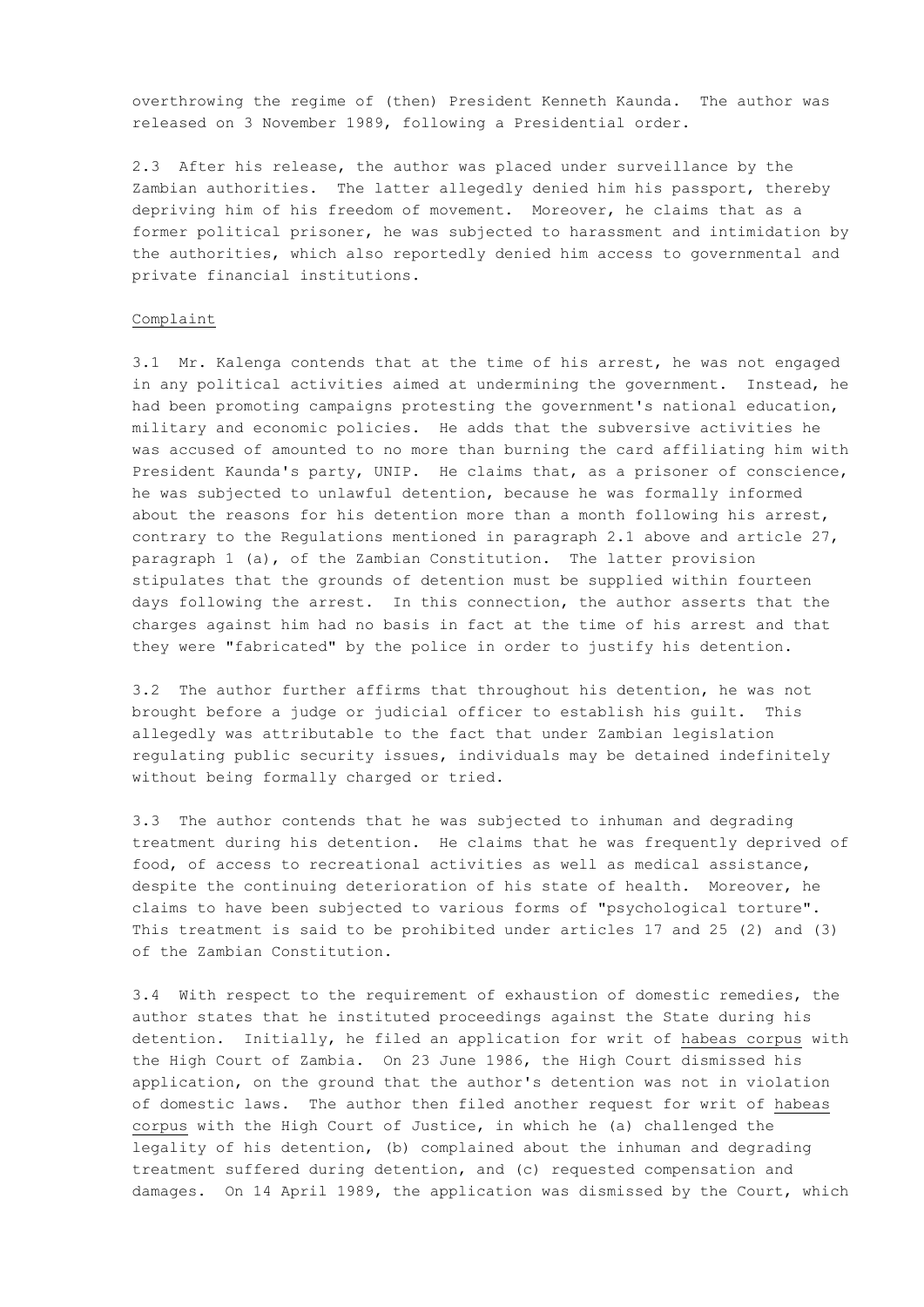declared itself incompetent to deal with the matter on the basis of res judicata. The author then petitioned a special tribunal established under the Preservation of Public Security Regulations; this tribunal has the mandate to review periodically the cases of political prisoners and is authorized to recommend either continued detention or release. The tribunal sits, however, in camera, and the President is not obliged to implement its recommendations, made confidentially. On 29 and 30 December 1988, the author was heard by this tribunal. As the State prosecutor could not adduce evidence in support of the charges against the author, the tribunal recommended Mr. Kalenga's immediate release. None the less, release did not occur until 10 months later, as President Kaunda did not follow up on the recommendation.

# Committee's decision on admissibility and the parties' submissions on the merits

4.1 During its firty-third session in October 1991, the Committee considered the admissibility of the communication. It noted with concern the absence of any State party cooperation on the matter, as the State party had failed to make submissions on the admissibility of the case in spite of two reminders. On the basis of the information before it, it concluded that the author had met the requirements under article 5, paragraph 2 (b), of the Optional Protocol, and that he had sufficiently substantiated his allegations, for purposes of admissibility.

4.2 On 15 October 1991, the Committee declared the communication admissible in as much as it appeared to raise issues under articles 7, 9, 10, 12 and 19 of the Covenant.

5.1 In a submission, dated 28 January 1992, the State party indicates that "Mr. Henry Kalenga has been released from custody and is a free person now". No information about the substance of the author's allegations, nor copies of his indictment or of any judicial orders concerning his detention and the alleged legality thereof, have been provided by the State party. The State party did not reply to a reminder addressed to it in February 1993.

5.2 In an undated letter received on 24 March 1992, the author requests the Committee to continue consideration of his case. He adds that he continues to suffer from stomach ulcers and a deplorable financial situation as a result of his detention; he further contends that the change in Government, in the spring of 1992, has not changed the authorities' attitude towards him.

#### Examination of the merits

6.1 The Committee has considered the communication in the light of all the information provided by the parties. It notes with concern that, with the exception of a brief note informing the Committee about the author's release, a fact known to the Committee by the time of the adoption of the admissibility decision, the State party has failed to cooperate on the matter under consideration. It is implicit in article 4, paragraph 2, of the Optional Protocol that a State party investigate in good faith the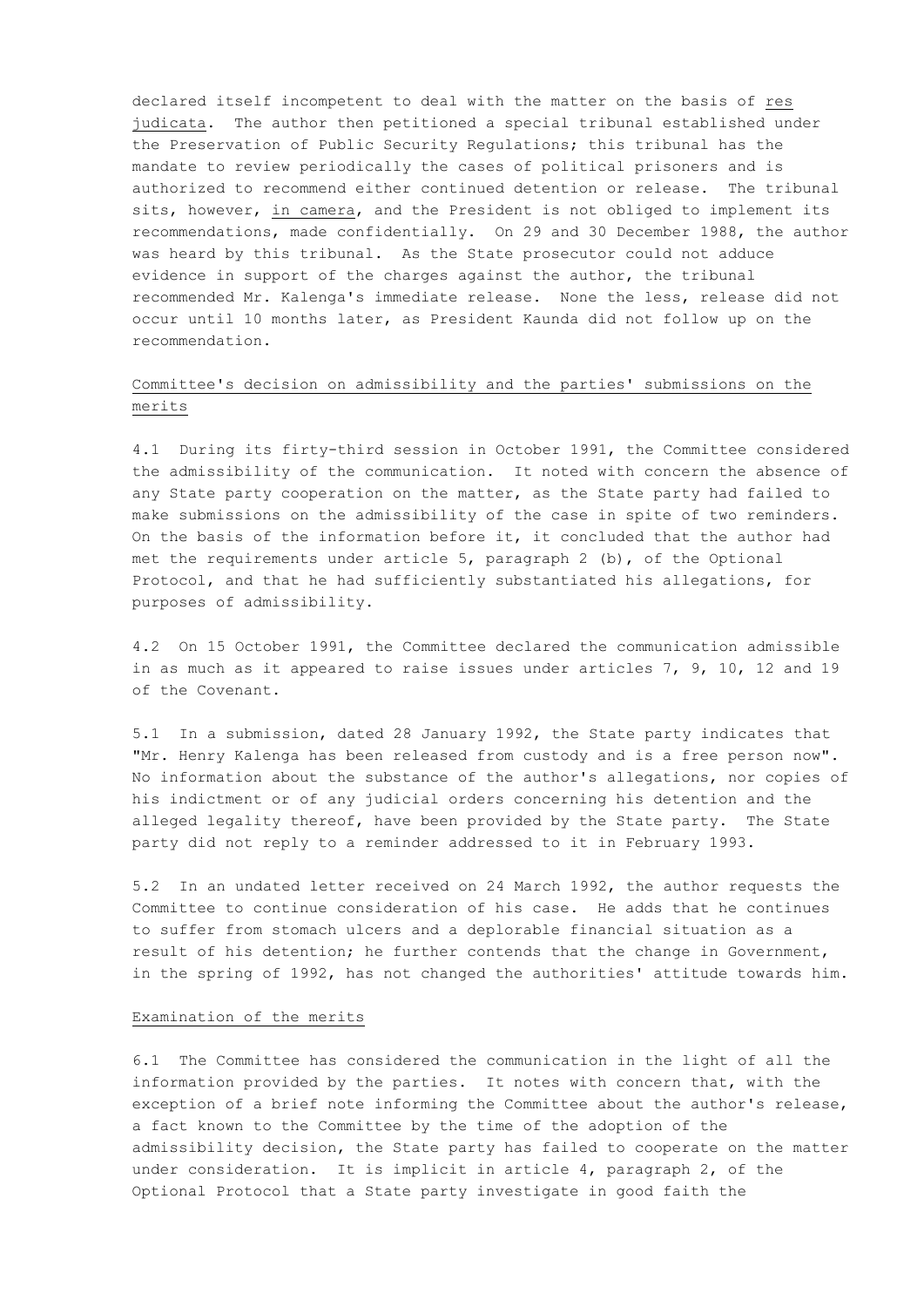allegations brought against it, and that it provide the Committee with all the information at its disposal, including all available judicial documents. The State party has failed to provide the Committee with any such information. In the circumstances, due weight must be given to the author's allegations, to the extent that they have been substantiated.

6.2 In respect of issues under article 19, the Committee is of the opinion that the uncontested response of the Zambian authorities to the author's attempts to express his opinions freely and to disseminate the tenets of the People's Redemption Organization constitute a violation of his rights under article 19 of the Covenant.

6.3 The Committee is of the opinion that the author's right, under article 9, paragraph 2, to be promptly informed about the reasons for his arrest and of the charges against him, has been violated, as it took the State party authorities almost one month to so inform him. Similarly, the Committee finds a violation of article 9, paragraph 3, as the material before it reveals that the author was not brought promptly before a judge or other officer authorized by law to exercise judicial power. On the other hand, on the basis of the chronology of judicial proceedings provided by the author himself, the Committee cannot conclude that Mr. Kalenga was denied his right, under article 9, paragraph 4, to take proceedings before a court of law.

6.4 The author has claimed, and the State party has not denied, that he continues to suffer restrictions on his freedom of movement, and that the Zambian authorities have denied him his passport. This, in the Committee's opinion, amounts to a violation of article 12, paragraph 1, of the Covenant.

6.5 As to Mr. Kalenga's claim of inhuman and degrading treatment in detention, the Committee notes that the author has provided information in substantiation of his allegation, in particular concerning the denial of recreational facilities, the occasional deprivation of food and failure to provide medical assistance when needed. Although the author has not shown that such treatment was cruel, inhuman and degrading within the meaning of article 7, the Committee considers that the State party has violated the author's right under article 10, paragraph 1, to be treated with humanity and respect for the inherent dignity of his person.

7. The Human Rights Committee, acting under article 5, paragraph 4, of the Optional Protocol to the International Covenant on Civil and Political Rights, is of the view that the facts as found by the Committee disclose violations of articles 9, paragraphs 2 and 3; 10, paragraph 1; 12, paragraph 1; and 19, of the Covenant.

8. Pursuant to article 2 of the Covenant, the State party is under an obligation to provide Mr. Kalenga with an appropriate remedy. The Committee urges the State party to grant appropriate compensation to the author; the State party is under an obligation to ensure that similar violations do not occur in the future.